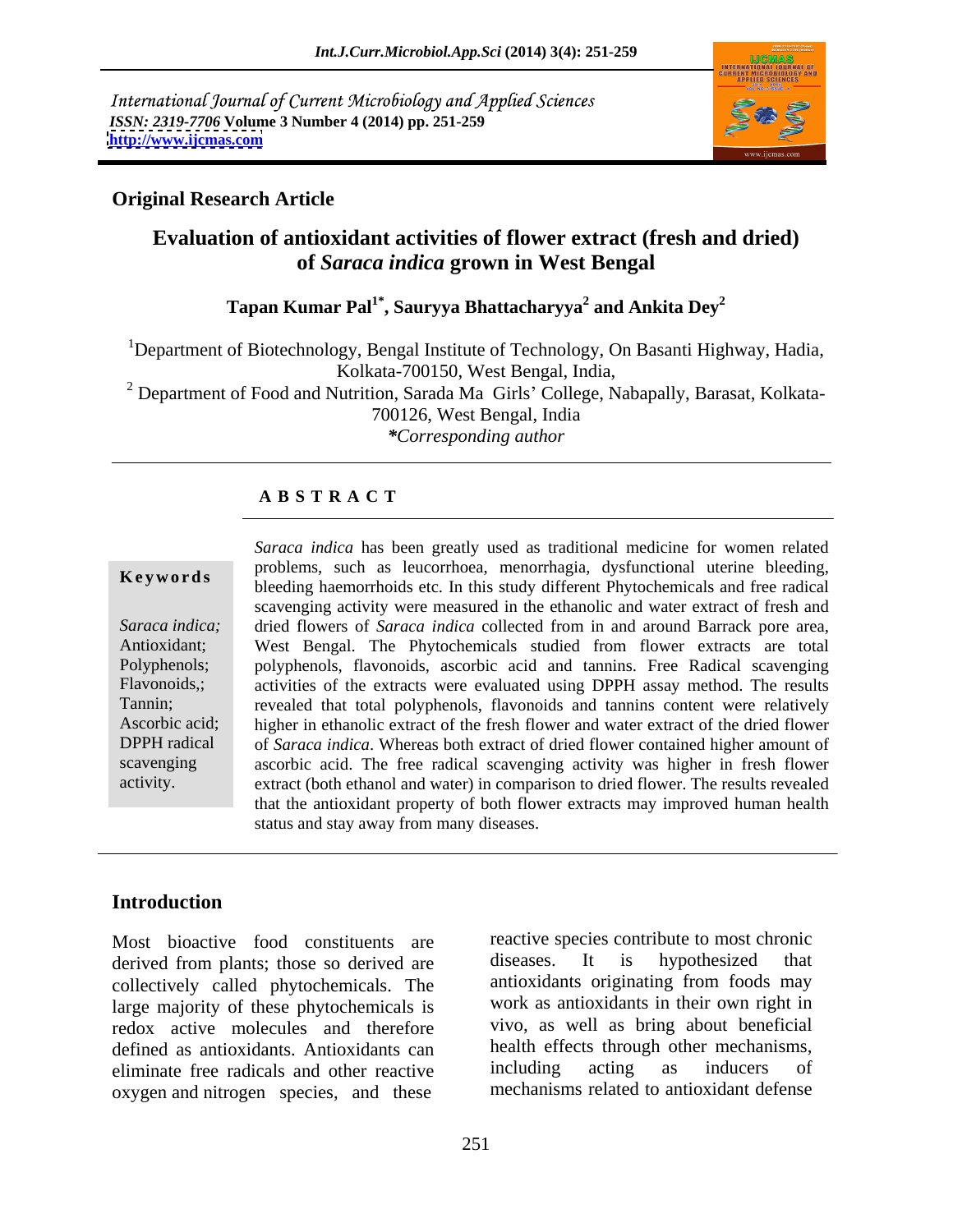(Kensler et al., 2007; Jeong et al., 2006), longevity (Baur et al., 2006; Wood et al., 2004), cell maintenance and DNA repair (Astley et al., 2004).

*Saraca indica* is highly regarded as a Folin-Ciocalteu reagents, 1, 1-diphenyl-2 universal panacea in the ayurvedic picrylhydrazyl (DPPH) reagent, gallic medicine. It is one of the universal plant  $\alpha$  acid, aluminium trichloride  $(AlCl<sub>3</sub>)$ , having medicinal activities. Saraca indica has been greatly used as traditional and 2, 6-dichloroindophenol (DCIP) were medicine for women related problems, purchased from SRL India, Sulphric acid, such as leucorrhoea, menorrhagia, Sodium nitrates (NaNO<sub>2</sub>), sodium dysfunctional uterine bleeding, bleeding bydroxide (NaOH), sodium carbonate haemorrhoids etc (ayurvedic  $(Na_2CO_3)$  were purchased from Merck pharmacopoeia of India. 2001). The (India). Double distilled water was used antimicrobial activity of the stem and bark of *Saraca indica* have been evaluated against standard strain of *Staphylococcus aureus, Escherichia coli*, *Salmonella typhimurium* (Shilpakala Sainath et al, The flowers were collected and healthy 2009). The *leaves* of *Saraca indica* also flowers were shade dried and then evaluated for anthelmintic activity powdered using electric blender to get a (Manjunath et al, 2006**;** Nayak et al, 2011), analgesic and antipyretic activities (Pradhan et al, 2010), CNS depressant activity (Yadav et al, 2008). (Kender et al., 2007; Ionne a al., 2006; West Bengal, India during the month of According the Substitute of According the month of According the month of Channel and DNA repair<br>(Author collections). Channel and DNA repair

The reports of quantitative estimation of **Ethanol and water extracts from Dried** different antioxidants of the flower of **and Fresh Flowers** *Saraca indica* are hardly available. The

The fresh flowers of *Saraca indica* were

July to August, 2013.

### **Chemicals:**

acid, aluminium trichloride (AlCl<sub>3</sub>), butylated hydroxytoluene (BHT), catechin Sodium nitrates  $(NaNO<sub>2</sub>)$ , sodium hydroxide (NaOH), sodium carbonate (Na2CO3) were purchased from Merck for the complete study.

### **Preparation of extracts:**

coarse powder. The Fresh whole of flowers was also used in these studies. All the plant materials were stored at  $4^{\circ}$ C for oC for further use.

### **Ethanoland water extracts from Dried and Fresh Flowers**

antioxidant property is also related to the The ethanol and water extracts of dried condition of soil and environment where and fresh flowers were prepared by the plant is grown. So in this investigation mortar-pestle using respective solvents we are quantitatively estimate different (water and ethanol) separately and phytochemicals such as total polyphenols, grounded paste of flowers with solvent flavonoids, ascorbic acid and tannins and were then shake for 24 h in a shaker. The free radical scavenging activities of extracts were filtered through glass wool. DPPH to evaluate antioxidants properties The extraction process was repeated twice. of the flower of *Saraca indica.* The collected filtrates were dried at room **Materials and Methods** balance and diluted by distilled water to a **Plant material** grounded paste of flowers with solvent were then shake for 24 h in a shaker. The temperature and weighted by electronics desired concentration  $(10 \Box g/ml)$ (Maneemegalai and Naveen, 2010). Theses extracts were stored in refrigerators  $(4^{\circ}C)$  for further used.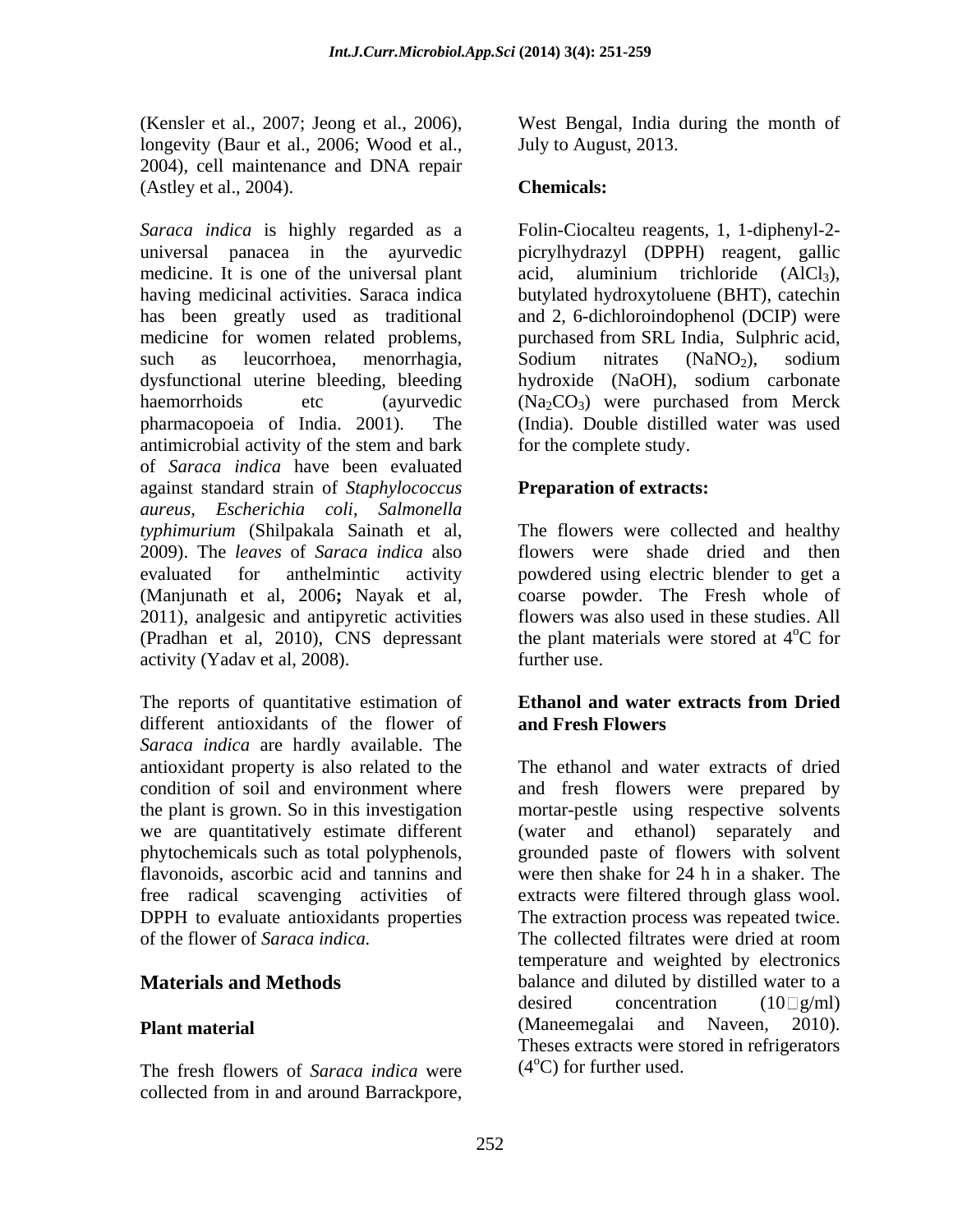performed in triplicate using the following

# **1, 1-diphenyl-2-picrylhydrazyl (DPPH)**

The antioxidant activities of extracts of fresh flower and dried flower powder were assessed by method reported by Total flavonoid content of the flower Sasidharan et al. (Sasidharan et al, 2007) extract was determined according to with some modification. 0.002% DPPH colorimetric method described by Zhishen was prepared in ethanol. 250 µl of DPPH et al. (Zhishen et al., 1999), with some solution was mixed with 5 µl of flower modification. Briefly 0.5 ml sample was extracts and final volume of 1000µl was mixed with 2 ml of distilled water and made up by adding ethanol. The mixtures  $0.15$  ml of sodium nitrite (NaNO<sub>2</sub>, 5%) were kept in dark for 20 min and optical density was measured at 517 nm using aluminium trichloride  $(AICI<sub>3</sub>, 10\% w/v)$ Spectrophotometer (Systronics make, was added and allowed to stand again for Model no 2202) ethanol (750µl) with 6 min, followed by addition of 2 ml of DPPH solution (250 µl) was used as sodium hydroxide (NaOH, 4% w/v). The control. The percentage of inhibition of final volume was make up to 5 ml by DPPH activity was calculated (Chorage et distilled water. The reaction mixture was al, 2013) using the formula given below: mixed thoroughly and allowed to stand for Percent of inhibition of DPPH activity= another 15 min. The absorbance of pink  $\frac{\text{(absorbane of control - absorbance of sample)}{1}} \times 100$  colour that developed was measured at

### **Total phenolic content assay**

The total phenolic content was measured using Folin-Ciocalteus reagent based on procedures described by Singleton et al.  $\frac{m}{2}$  extract. (Singleton et al., 1999), with some modifications. Briefly,  $0.5$  ml of sample<br>we mixed with  $1.5$  ml  $(1.10 \text{ y/y})$  diluted<br>Tannin assay was mixed with 1.5 ml (1:10 v/v diluted with distilled water) Folin-Ciocalteau's reagent and allowed to stand for 22°C for 5 min. Then 2 ml of sodium carbonate  $\frac{1}{2}$  and  $\frac{1}{2}$  and  $\frac{1}{2}$  and  $\frac{1}{2}$  and  $\frac{1}{2}$  and  $\frac{1}{2}$  and  $\frac{1}{2}$  and  $\frac{1}{2}$  and  $\frac{1}{2}$  and  $\frac{1}{2}$  and  $\frac{1}{2}$  and  $\frac{1}{2}$  and  $\frac{1}{2}$  and  $\$  $(Na_2CO_3, 7\%, w/v)$  was added and the (Polshettiwar and Ganjiwale, 2007). mixture were allowed stand for another 90 min and kept in the dark with intermittent shaking. Then the absorbance of the blue colour that developed was measured at 725 nm using spectrophotometer was used to it. The volume was made up (Systronics make, Model no 2202). Gallic

**Antioxidant measurement assay** acid was used for constructing the **methods:** All the experiments were standard curve (20 to 100  $\mu$ g/ml;) and the procedure: the flower extract was expressed as **radical scavenging assay** total phenolic compounds concentration in milligrams of gallic acid equivalent per gram of dry weight (mg GAE/g) of extract.

### **Total Flavonoid content assay**

Absorbance of control  $\overline{r}$  10 colorimetric method described by Zhishen 0.15 ml of sodium nitrite (NaNO<sub>2</sub>, 5%) w/v), allowed to stand for 6 min, 0.15 ml aluminium trichloride (AlCl<sub>3</sub>, 10% w/v) sodium hydroxide (NaOH, 4% w/v). The 510 nm using spectrophotometer (Systronics make, Model: 2202). Distilled water was used as blank. All the experiment was carried out in triplicate. The total flavonoid content was expressed in mg of catechine per gram of flower extract.

#### **Tannin assay**

Content of Tannins in the flower extract was determined by Folin Denis method (Polshettiwar and Ganjiwale, 2007). Briefly 1 ml of sample or standard solution of Tannic acid ( $5\mu$ g/ml -  $40\mu$ g/ml) was mixed with 0.25 ml Folin Denis reagent and 0.50ml saturated  $Na_2CO_3$  solution ware added to it. The volume was made up to 5 ml with distilled water and absorbance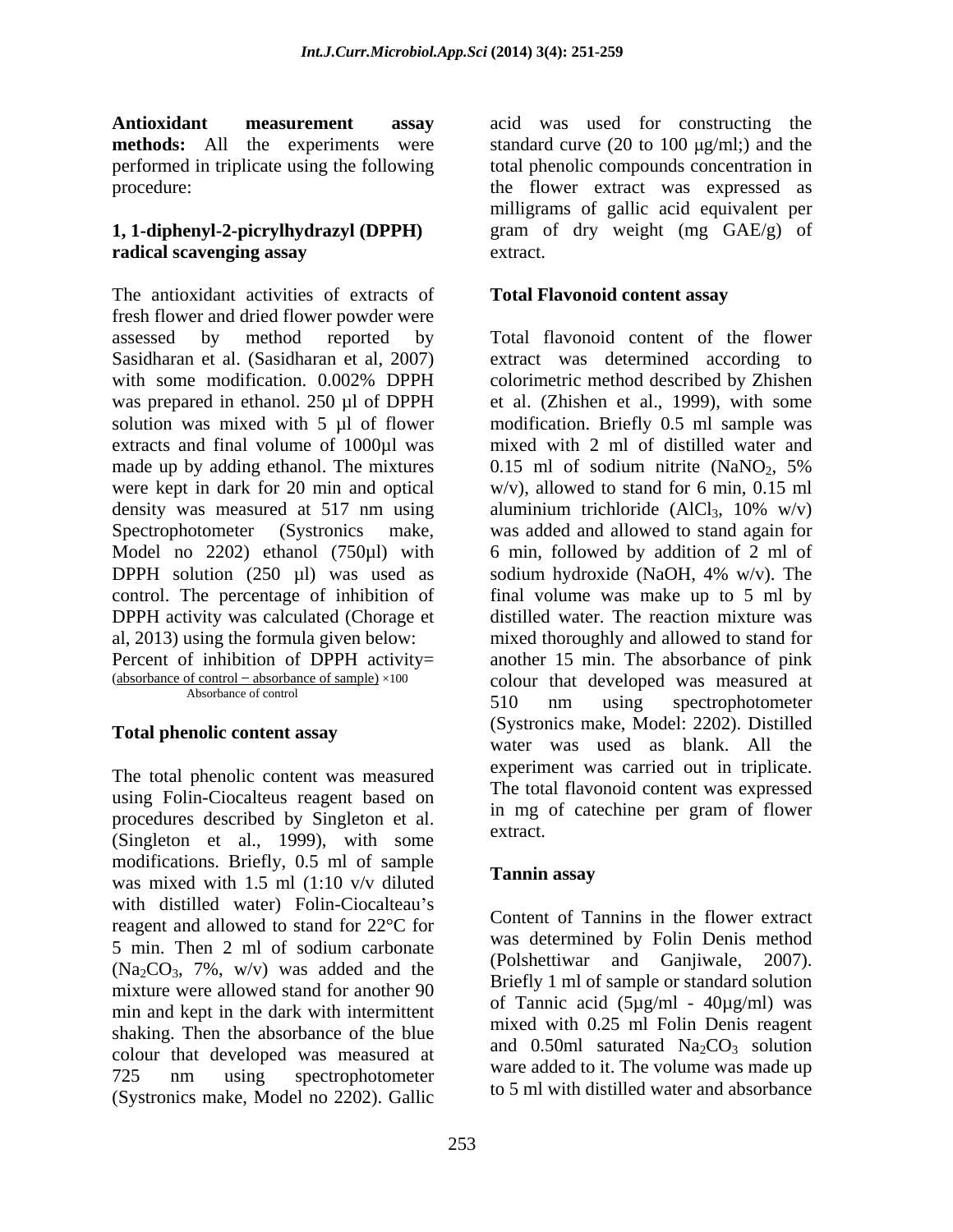was measured at 700 nm after 30 min of **Results and Discussion** incubation. The total tannic acid content

dichloroindophenol (DCIP) solution. The dichloroindophenol in about 500 mL of of fresh and dried flowers, total added and dissolved. The resulting 2.190 mg/g respectively. From these

Briefly 5.00 mL of the sample or standard ascorbic acid solution was taken into a corrected flowers contain 105,05% more of Metaphosphoric acid mixture and about 25 mL of distilled water to the flask was Total ascorbic acid contents (mg/g of added. This mixture was then titrated with flowers) of *Saraca indica* flowers are also the DCIP solution until a permanent presented in the Figure 2. Ethanol extract (lasting more than 30 sec) light red or pink colour appears. The volume of DCIP 0.124mg/g and dried flowers contained needed to oxidize the sample and standard 0.426 mg/g. Whereas water extract of ascorbic acid was correlated to find out ascorbic acid content in the sample. The ascorbic acid 0.113 mg/g and 0.415 mg/g result was expressed in mg of ascorbic respectively. Therefore from the above

All the analysis were carried out in triplicate and expressed as mean  $\pm$  SD. Analyses of variance were performed *Saraca indica* flowers is presented in the using the one-way analysis of variance Figure 3. Ethanol extract of fresh flowers (ANOVA). Significant differences contained tannin 0.720mg/g and dried between means were determined by Duncan's multiple range tests. P values extract of fresh and dried flowers less than 0.05 were considered statistically

was expressed as mg of tannic acid Phytochemicals and antioxidant activity equivalent per gram of dry weight of the analysis of water and ethanol extract of sample (Kalpana et al, 2013) *Saraca indica* fresh flowers and dried **Vitamin C assay** respectively. flowers were given in Table.1 and Table.2 respectively.

Vitamin C of the flower extract was Total polyphenol contents (mg/g of measured titrematrically by 2, 6- flowers) of ethanolic extract of fresh and 2, 6-dichloroindophenol (DCIP) solution mg/g and 3.146 mg/g respectively was prepared by dissolving 52 mg of 2, 6- (Figure.1). Where as in the water extract water. Sodium bicarbonate (42 mg) is then polyphenol contents were 1.068 mg/g and solution is finally diluted to 1 L with observations, we can say that total distilled water. polyphenol content in ethanolic extract is 250-mL Erlenmeyer flask, 2 mL of the 3% total polyphenol than fresh flowers. was repeated at 700 m after 30 min of **Results and Discussion**<br>was repeated at 700 min after 30 min of thy respondents and antifaction reacting<br>equivalent per gram of thy weight of the Physopheral and change equivalent per dried flowers of *Saraca indica* were 4.509 of fresh and dried flowers, 2.190 mg/g respectively. From these relatively 46.31% higher in fresh flowers then dried flowers. But the water extract of dried flowers contain 105.05% more of total polyphenol than fresh flowers.

acid per gram of extract. The results it can be seen that ascorbic acid **Statistical analysis** extended the dependence of the definition of the definition of the definition of the definition of the definition of the definition of the definition of the definition of the definition of the defini of fresh flowers contained ascorbic acid fresh flowers and dried flowers contained content of ethanolic and water extract of dried flowers are 235.48% and 267.25% respectively higher than fresh flowers.

> Total tannin content (mg/g of flowers) of flowers contain 0.486mg/g, whereas water  $\alpha$  fresh and dried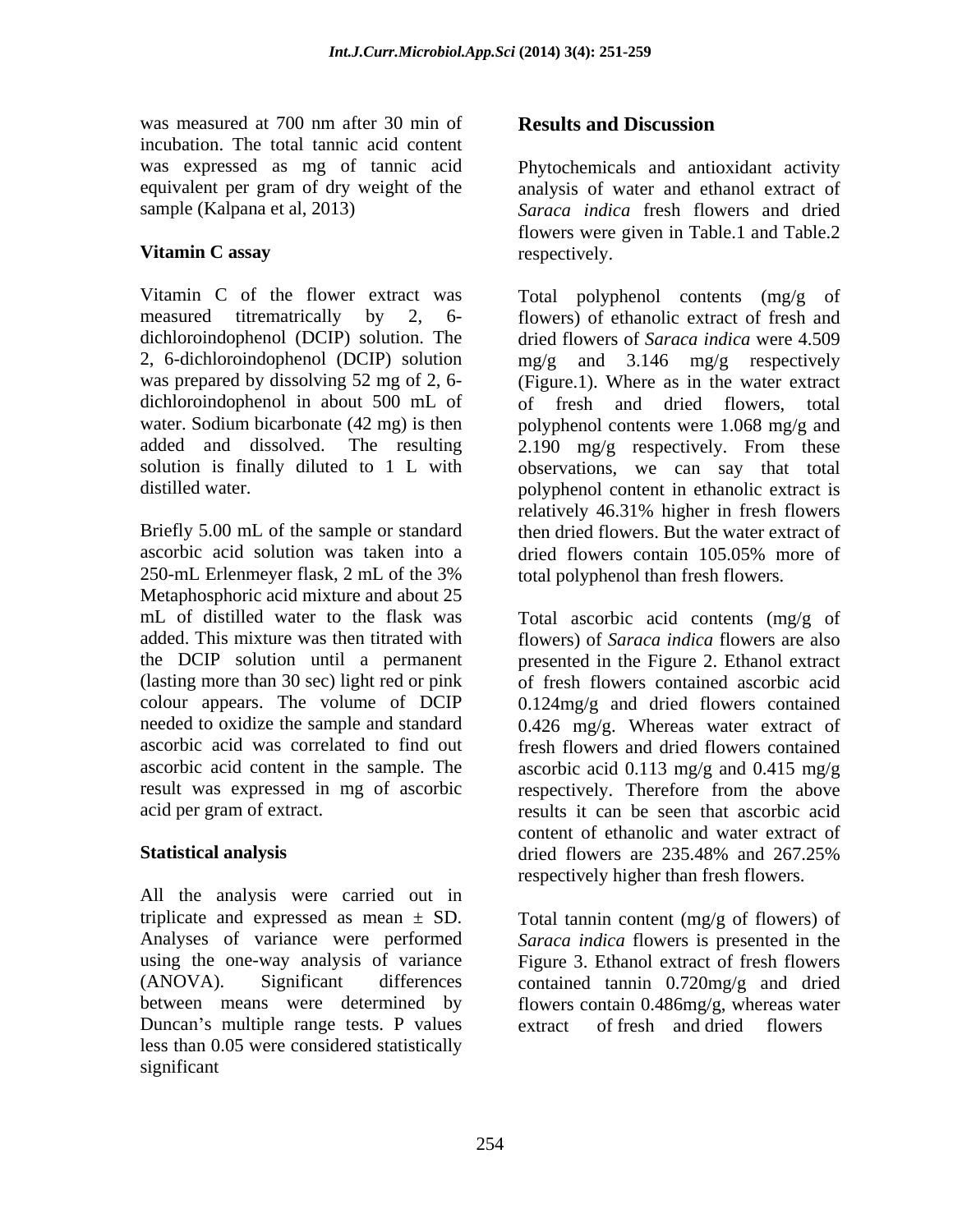**Table.1** Phytochemical and antioxidant activity analysis of water and ethanol extract of fresh flowers of *Saraca indica*

**Table.2** Phytochemical and antioxidant activity analysis of water and ethanol extract of dried flowers powder of *Saraca indica*

| Antioxidant Total |                                | Ascorbic acid Tannin     |                    | Flavonoid                            | $\vert$ DPPH     |
|-------------------|--------------------------------|--------------------------|--------------------|--------------------------------------|------------------|
| property          | polyphenol                     | (mg)                     | $\degree$   Conten | $\vert$ content (mg $\vert$ Activity |                  |
|                   | (mg)                           | of   whole flowers   (mg | - of               | $/g$ of whole $(%$                   |                  |
|                   | whole flowers $\vert \pm SD$ ) |                          | whole              | flowers $\pm$ SD) inhibition/g of    |                  |
|                   | $\pm SD$ )                     |                          | flowers $SD$ )     |                                      | whole flowers    |
|                   |                                |                          |                    |                                      |                  |
|                   |                                |                          |                    |                                      |                  |
| Water             | $2.190 \pm 0.01$               | $0.415 \pm 0.02$         | $0.778 \pm 0.03$   | $0.136 \pm 0.03$                     | $23.82 \pm 0.1$  |
| extract           |                                |                          |                    |                                      |                  |
| <b>Ethano</b>     | $3.146 \pm 0.03$               | $0.426 \pm 0.03$         | $0.486 \pm 0.02$   | $0.303 \pm 0.01$                     | $58.20 \pm 0.01$ |
| extract           |                                |                          |                    |                                      |                  |

**Figure.1** Total Polyphenol content (mg/g of flowers) of fresh and dried flowers of *Saraca indica*

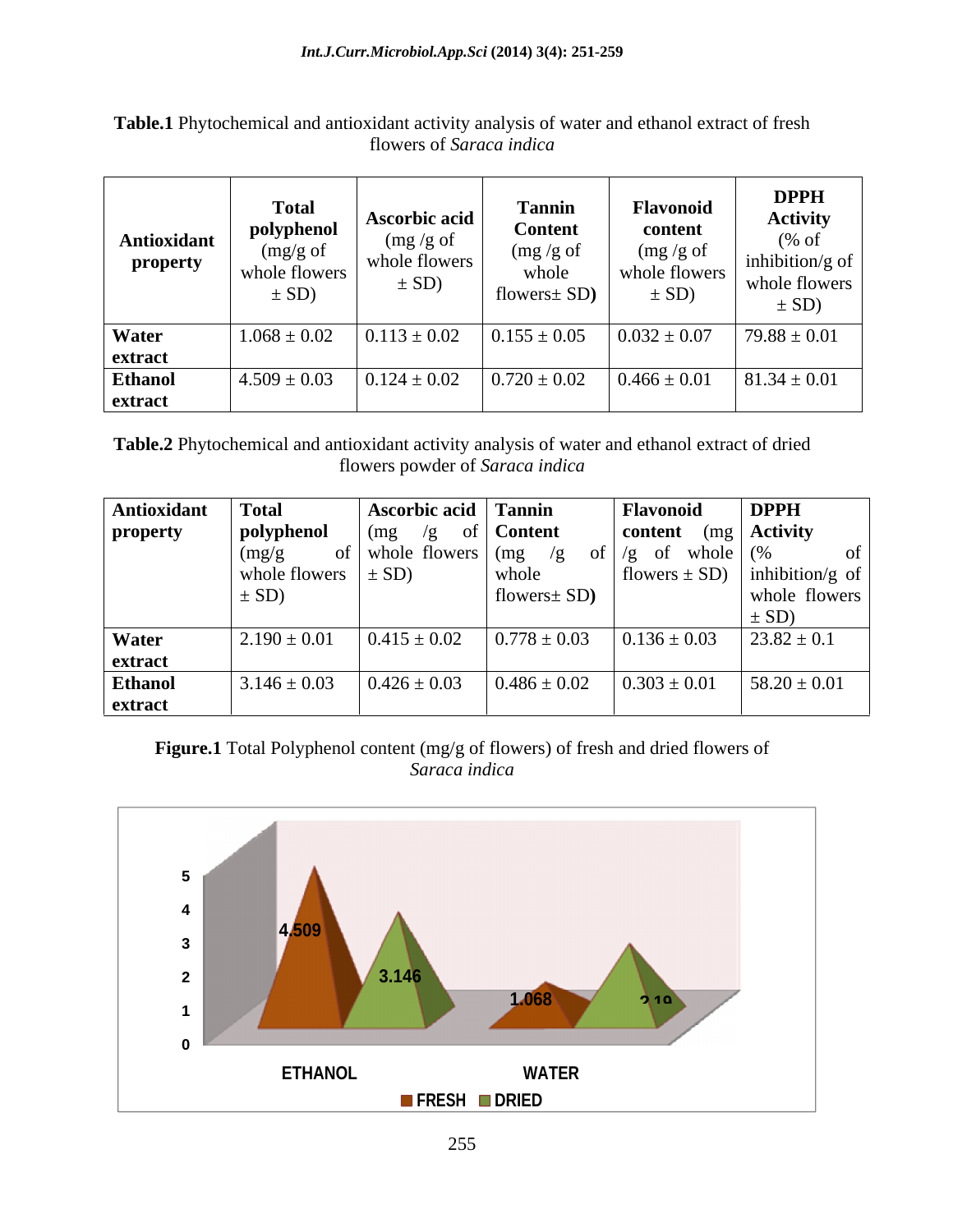**Figure.2** Total Ascorbic Acid content (mg/g of flowers) of fresh and dried<br>flowers of *Saraca indica* flowers of *Saraca indica*



**Figure.3** Total Tannin content (mg/g of flowers) of fresh and dried flowers of *Saraca indica*



**Figure.4** Total Flavonoid content (mg/g of flowers) of fresh and dried flowers of *Saraca indica* of *Saraca indica*

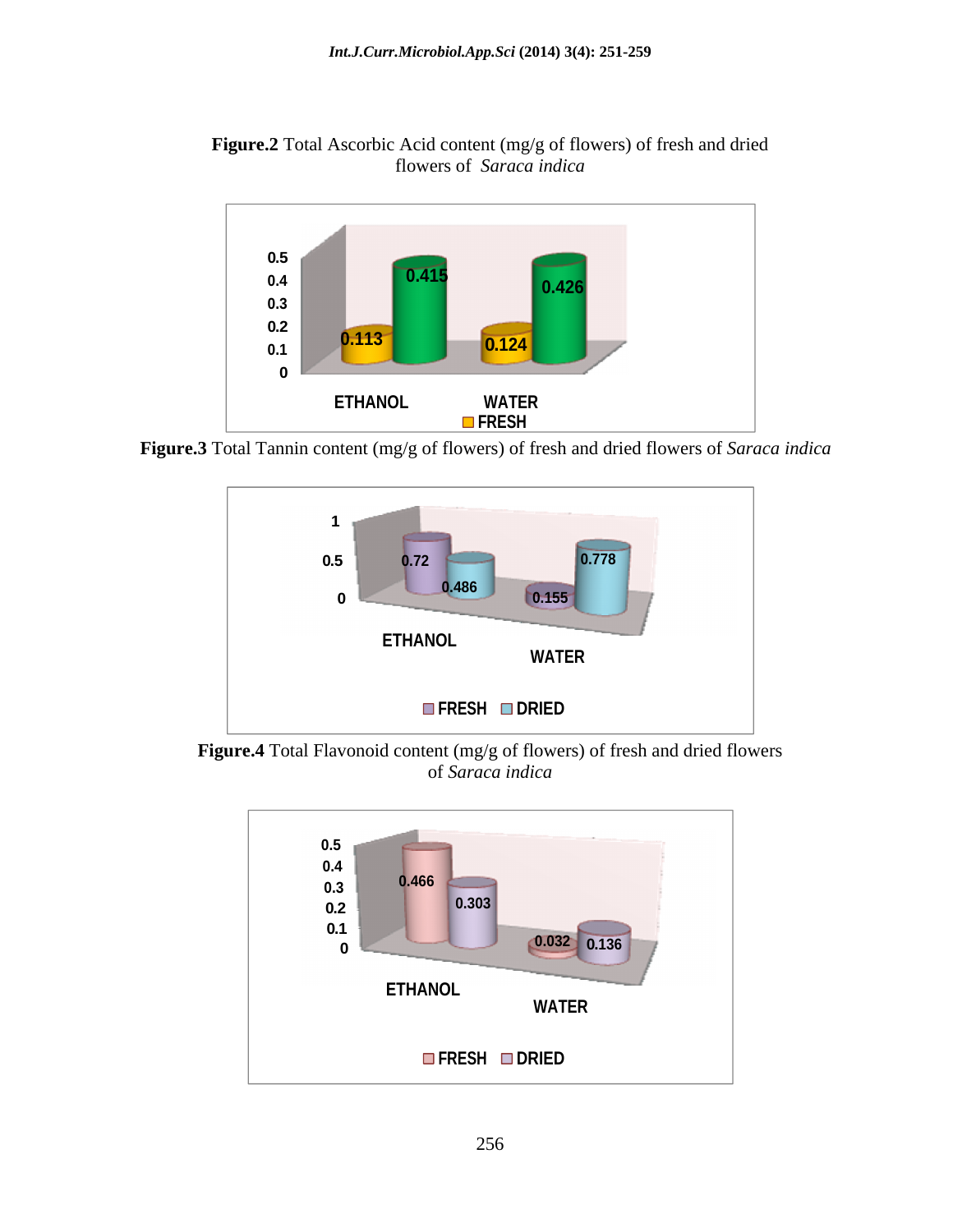



level then dried flowers. But water extract  $\qquad$  79.88% and dried flowers shown 23.82% higher level of tannin than water extract of

Total flavonoids content (mg/g of flowers) dried flowers. of *Saraca indica* flowers is presented in mg/g and dried flowers contained 0.136 antidepression activity upon central flowers. antihyperglycemic and antioxidant

contain 0.155mg and 0.778mg/g of contained 81.34% and dried flowers flowers respectively. From the above contained 58.20% of scavenging activity result, it has been seen that ethanol extract per gram of flowers. Whereas water of fresh flowers has 48.75% more tannin has shown the opposite result. The water of scavenging activity per gram of flowers. extract of dried flower contained 401.93% From the result it has been seen that both fresh flower. The flower show more percentage of contained 81.34% and dried flowers extract of fresh flowers have shown 79.88% and dried flowers shown 23.82% From the result it has been seen that both the extract (ethanol and water) of fresh flower show more percentage of scavenging activity then the extracts of dried flowers.

the Figure 4. Ethanol extract of fresh and Different phytochemical properties of dried flowers contain 0.466mg/g and different parts of *Saraca indica was* 0.303mg/g of flower flavonoids extensively reviewed by Pradhan et al respectively, whereas water extract of (Pradhan et al., 2009)*.* The leaves of fresh flowers contained flavonoids 0.032 Saraca indica was investigated as mg/g of flowers. Therefore we can say that nervous system (Verma et al, 2010) ethanol extract of fresh flower contain anthelminthic activity (Nayak and Sahoo, 54.15% more flavonoids then dried flower 2011) and also possessa pronounced where as water extract of fresh flower has effect upon the uterine activity (Satyavati 325% less amount of flavonoids then dried et al, 1970). *S. asoca* leaves also possesses Total percentage of scavenging activity of liver profile, renal profile and total lipid *Saraca indica* flowers is presented in the levels. It can justify folklore uses of the Figure 5. Ethanol extract of fresh flowers plant in diabetes (Kumar et al, 2012).antidepression activity upon central antihyperglycemic and antioxidant properties as well improves body weight,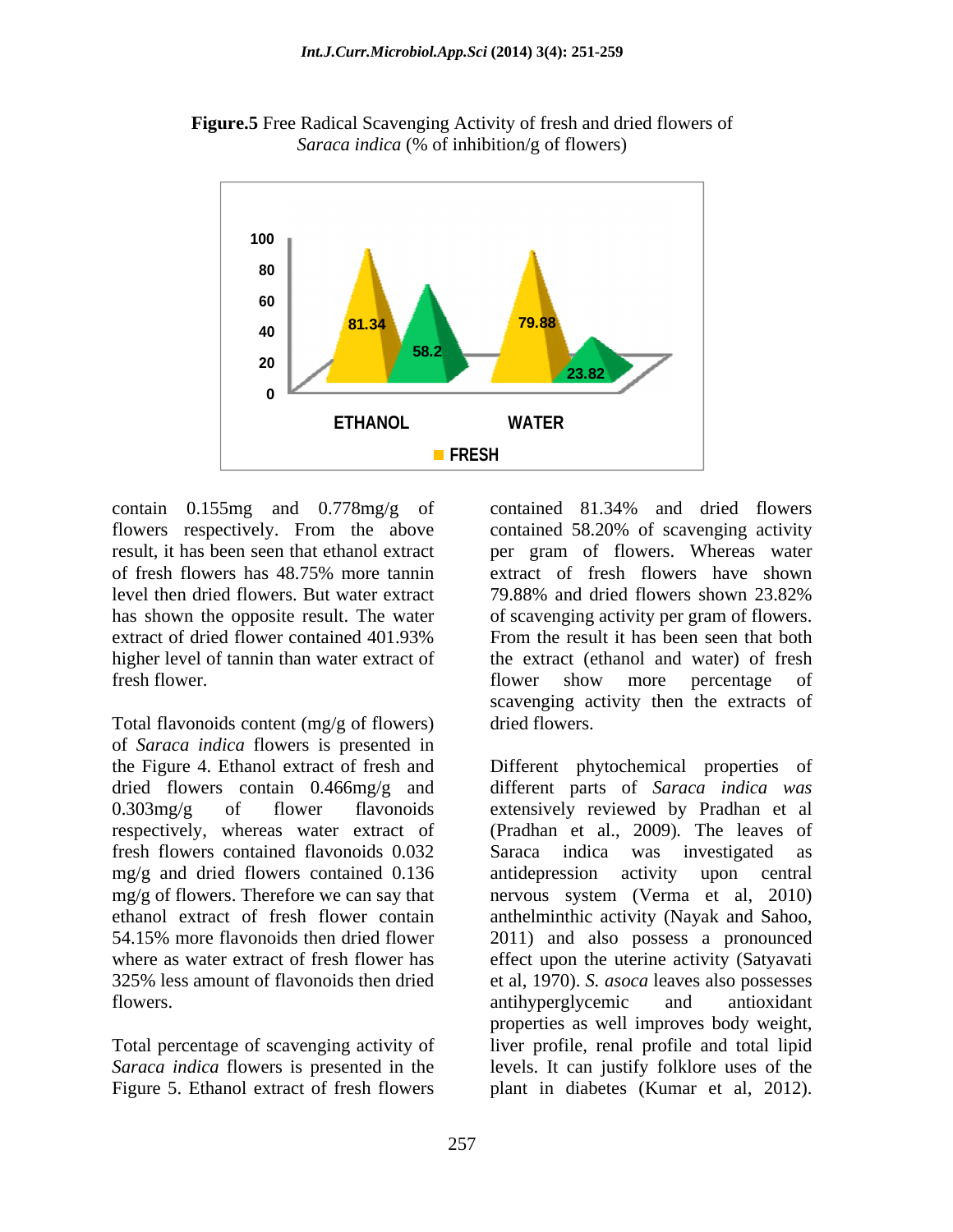Preliminary phytochemical analysis of *S. asoca* leaves showed the presence of **References** flavonoids, tannins, saponins, sterols and triterpenoids which are known bioactive Astley SB, Elliott RM, Archer DB, Southon principles [Dhawan et al, 1977; Rao et al, S. 2004. Evidence that dietary

and flowers buds are not been reported earlier although flowers and flower buds Ayurvedic pharmacopoeia of India,<br>of *Saraca indica* extract was reported to (http:www.saraca indica.com). 2001. of *Saraca indica* extract was reported to (http:www.saraca indic<br>have antimicrobial activity against Vol 1, part -1, pp 17-18 have antimicrobial activity against Voll, part 1, pp 17-18 *enterobacteria* (Pal et al, 1985). The flowers also act against the gastric ulcer (Bhadauria et al, 2012) and possess anti diabetic activity (Rangari, 2007). In this respect it is quite significant to know the phytochemical constituent of flowers and flower buds of *Saraca indica.* The flowers of *Saraca indica* is bloom during rainy<br>Resveratrol improves health and season. In urban area the flowers are dried and used throughout the year. Hence we are evaluated the antioxidant properties of dried flower as well as fresh one. The results of different antioxidant constituents plant; IRJP, 3 (4) revelled that the most of the antioxidant constituents are present in ethanolic Ghule Y. A. and Aparadh V.T. 2013. extract of the flowers than water extract in both fresh and dried flowers. The presence of different antioxidant constituents in the flowers of *Saraca indica* may also correlated with its antimicrobial (Pal et al, 1985), anti-diabetic (Rangari, 2007) Dhawan BN, Patnaik GK, Rastogi RP, activity and function against gastric ulcer (Bhadauria et al, 2012). of Indian plants for biological activity:

Authors are thankful to principle, RKVM Sarada Ma Girls' College and Bengal Institute of Technology for giving their permission to carry out this work and specially Dr. Sauryya Bhattacharya, Assistant Professor, Department of Food activity of methanolic extract of and Nutrition PKVM Sarada Ma Girls<sup>7</sup> *Imperata cylindrical*, Int. J. Res. Pharm and Nutrition, RKVM Sarada Ma Girls' *Imperata cylindrical*, Int. J. Res. Pharm College for his untiring guidance, valuable Sci., 4(1): 73-77 suggestion and co-operation.

### **References**

- 2003].<br>
2003] supplementation with carotenoids and<br>
2003] carotenoid-rich foods modulates the<br>
2003 DNA damage: repair balance in human S. 2004. Evidence that dietary supplementation with carotenoids and carotenoid-rich foods modulates the DNA damage: repair balance in human lymphocytes. Br. J. Nutr., 91: 63-72.
	- Ayurvedic pharmacopoeia of India, [\(http:www.saraca](http:www.saraca) indica.com). Vol 1, part -1 , pp 17-18
	- Baur JA, Pearson KJ, Price NL, Jamieson HA, Lerin C, Kalra A, Prabhu VV, Allard JS, Lopez-Lluch G, Lewis K, Pistell PJ, Poosala S, Becker KG, Boss O, Gwinn D, Wang M, Ramaswamy S, Fishbein KW, Spencer RG, Lakatta EG, Le CD, Shaw RJ, Navas P, Puigserver P, Ingram DK, de CR, Sinclair DA. 2006. Resveratrol improves health and survival of mice on a high-calorie diet. Nature, 444:337-342.
	- Bhadauria P, Arora B, Sharma A N, Singh V. 2012. A review on *Saraca indica* plant; IRJP, 3 (4)
	- Chorage P, Kadam D. A., Kadam A. S., Free Radical Scavenging (DPPH) and Ferric Reducing Ability (FRAP) of Some Gymnosperm species, International Journal of Research in Botany, 3(2): 34-36
	- Singh KK, Tandon JS. 1977. Screening part VI. Indian J Exp Biol., 15: 208-219.
- **Acknowledgment** Jeong WS, Jun M, Kong AN. 2006. Nrf2 a potential molecular target for cancer chemoprevention by natural compounds. Antioxid. Redox. Signal., 8:99-106.
	- Kalpana P. R, Padma R, Parvathy N.G, Renjith V. 2013. Quantitative estimation of tannins, phenols and antioxidant activity of methanolic extract of *Imperata cylindrical*, Int. J. Res. Pharm .Sci,, 4(1): 73-77
	- Kensler TW, Wakabayashi N, Biswal S.